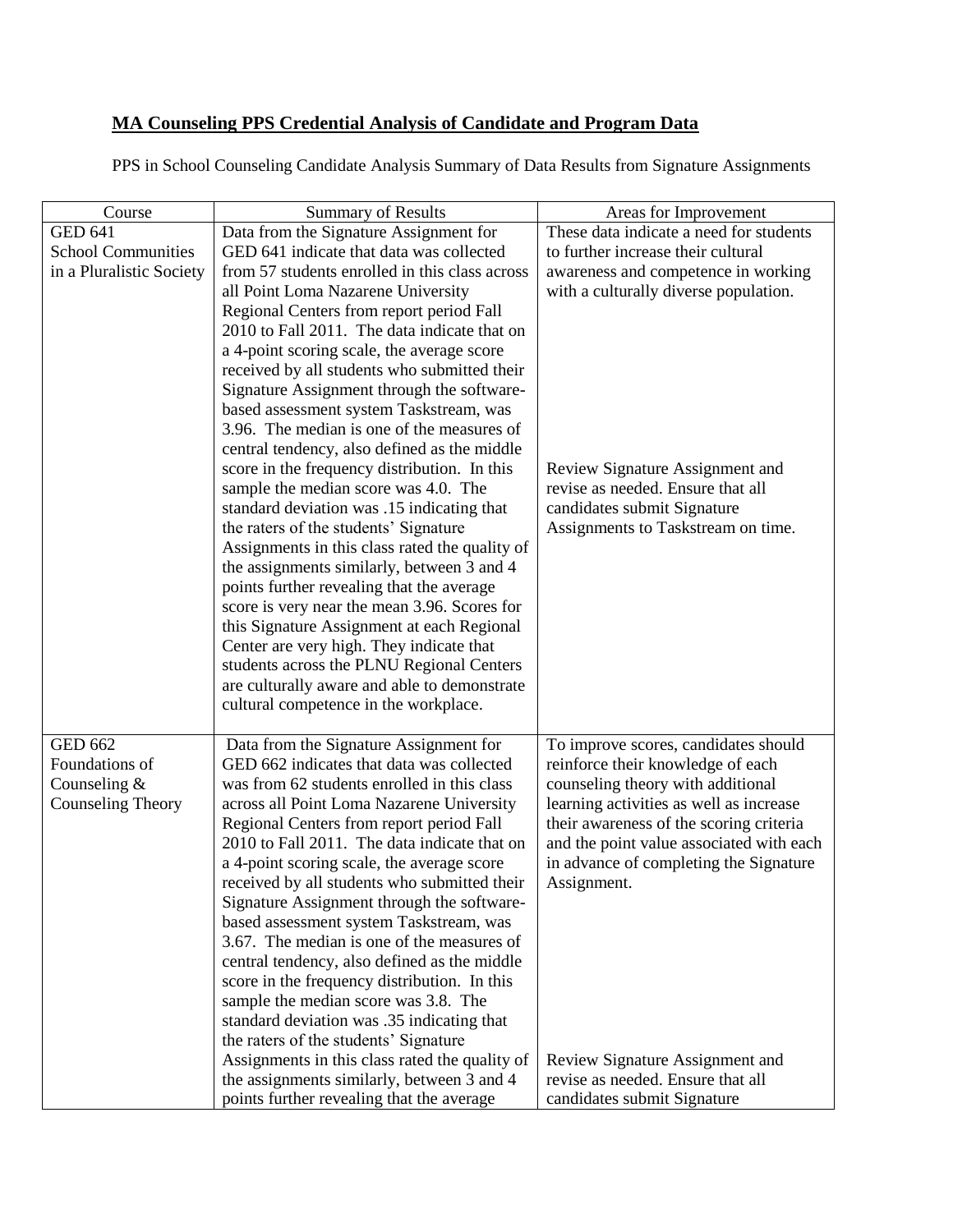|                                                                                                                   | score is near the mean of 3.67. Scores<br>represent candidate's range of ability from<br>3.46 to 3.94, to organize and apply<br>knowledge of theory integration and use of<br>writing mechanics. Candidates would<br>benefit from additional pre-assessment<br>review by examining each criterion and<br>point value assigned within the scoring<br>rubric.                                                                                                                                                                                                                                                                                                                                                                                                                                                                                                                                                                                                              | Assignments to Taskstream on time.                                                                                                                                                                                                                                                                                                                                                                                                                                                                                                                                                                                                                                                                                                                                   |
|-------------------------------------------------------------------------------------------------------------------|--------------------------------------------------------------------------------------------------------------------------------------------------------------------------------------------------------------------------------------------------------------------------------------------------------------------------------------------------------------------------------------------------------------------------------------------------------------------------------------------------------------------------------------------------------------------------------------------------------------------------------------------------------------------------------------------------------------------------------------------------------------------------------------------------------------------------------------------------------------------------------------------------------------------------------------------------------------------------|----------------------------------------------------------------------------------------------------------------------------------------------------------------------------------------------------------------------------------------------------------------------------------------------------------------------------------------------------------------------------------------------------------------------------------------------------------------------------------------------------------------------------------------------------------------------------------------------------------------------------------------------------------------------------------------------------------------------------------------------------------------------|
| <b>GED 667A</b><br>Comprehensive<br>Counseling $&$<br><b>Guidance Programs</b><br>Coordination &<br>Collaboration | GED 667A-<br>Data from the Signature Assignment for<br>GED 667A indicate that data collected was<br>from 108 students enrolled in this class<br>across all Point Loma Nazarene University<br>Regional Centers from report period Fall<br>2010 to Fall 2011. The data indicate that on<br>a 16-point scoring scale, the average score<br>received by all students who submitted their<br>Signature Assignment through the software-<br>based assessment system Taskstream, was<br>15.32. The median is one of the measures of<br>central tendency, also defined as the middle<br>score in the frequency distribution. In this<br>sample the median score was 16. The<br>standard deviation was 1.04 indicating that<br>the raters of the students' Signature<br>Assignments in this class rated the quality of<br>the assignments further apart from one<br>another, between 3.0 and 4.0 points further<br>revealing that the average score is near the<br>mean of 15.32. | To improve scores candidates should<br>extend their review of the<br><b>ASCA</b><br>National Model principles to improve<br>the application of this knowledge when<br>completing this Signature Assignment.<br>Review<br>Signature<br>Assignment<br>and<br>needed.<br>revise as<br>Ensure<br>that<br>all<br>candidates<br>submit<br>Signature<br>Assignments to Taskstream on line.<br>Scores on this Signature Assignment are<br>wide ranging from 15.92 to 14.00 and<br>indicate the need for candidates to<br>extend their knowledge of the ASCA<br>National Model, counselor<br>responsibilities as outlined in that<br>document and gain a clearer<br>understanding of the school counselor's<br>role in leadership and collaboration in<br>the school setting. |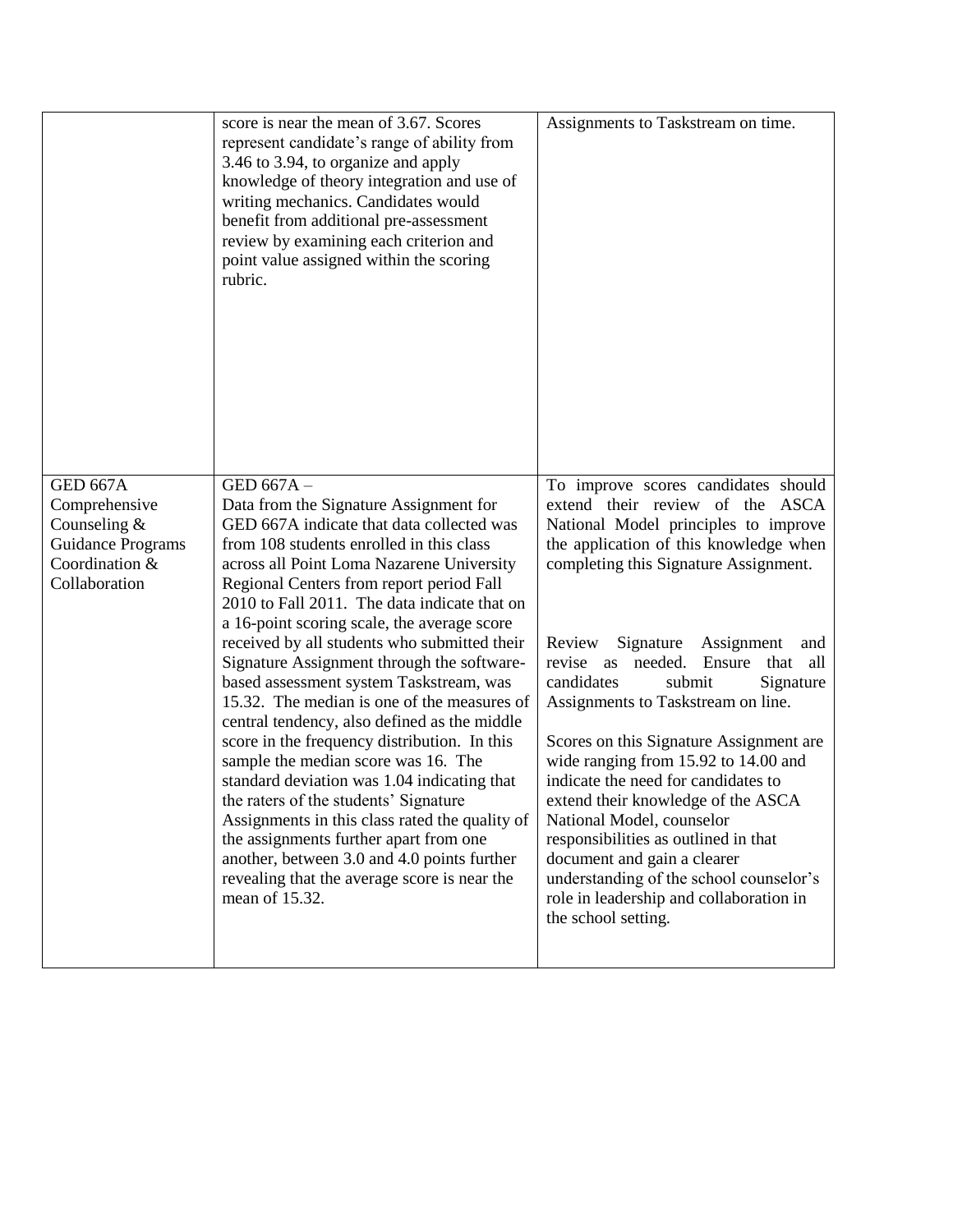| <b>GED 667B</b>            | GED 667B-                                                                                   | To improve scores, candidates would           |  |
|----------------------------|---------------------------------------------------------------------------------------------|-----------------------------------------------|--|
| Comprehensive              | Data from the Signature Assignment for                                                      | benefit from additional insight into the      |  |
| Counseling $&$             | GED 667B indicate that data collected was                                                   | criterion of the SPARC and further            |  |
| <b>Guidance Programs</b>   | from 106 students enrolled in this class                                                    | examination of outstanding SPARC              |  |
| Coordination &             | across all Point Loma Nazarene University                                                   | examples.                                     |  |
| Collaboration              | Regional Centers from report period Fall                                                    |                                               |  |
|                            | 2010 to Fall 2011. The data indicate that on                                                |                                               |  |
|                            | a 4-point scoring scale, the average score                                                  |                                               |  |
|                            | received by all students who submitted their                                                |                                               |  |
|                            | Signature Assignment through the software-                                                  |                                               |  |
|                            | based assessment system Taskstream, was                                                     |                                               |  |
|                            | 3.76. The median is one of the measures of                                                  |                                               |  |
|                            | central tendency, also defined as the middle                                                |                                               |  |
|                            | score in the frequency distribution. In this                                                |                                               |  |
|                            | sample the median score was 4. The                                                          | Signature<br>Review<br>Assignment<br>and      |  |
|                            | standard deviation was .43 indicating that                                                  | revise as needed.<br>Ensure<br>that<br>all    |  |
|                            | the raters of the students' Signature                                                       | candidates<br>submit<br>Signature             |  |
|                            | Assignments in this class rated the quality of                                              | Assignments to Taskstream on time.            |  |
|                            | the assignments similarly, between 3.0 and<br>4.0 points further revealing that the average |                                               |  |
|                            | score is near the mean of 3.76. Scores for                                                  |                                               |  |
|                            | this Signature Assignment are moderately                                                    |                                               |  |
|                            | high at each Regional Center and indicate                                                   |                                               |  |
|                            | that candidates across the system are                                                       |                                               |  |
|                            | knowledgeable about the essential elements                                                  |                                               |  |
|                            | required for and development of a SPARC                                                     |                                               |  |
|                            | for school site programs.                                                                   |                                               |  |
|                            |                                                                                             |                                               |  |
|                            |                                                                                             |                                               |  |
| <b>GED 665</b>             | Data from the Signature Assignment for                                                      | To improve scores candidates require          |  |
| Safe Schools &             | GED 665 indicate that data collected was                                                    | additional training and practice in the       |  |
| <b>Violence Prevention</b> | from 52 students enrolled in this class across                                              | written expression of their knowledge         |  |
|                            | all Point Loma Nazarene University                                                          | related to the Signature Assignment           |  |
|                            | Regional Centers from report period Fall                                                    | topic as well as formatting in APA style.     |  |
|                            | 2010 to Fall 2011. The data indicate that on                                                |                                               |  |
|                            | a 4-point scoring scale, the average score                                                  |                                               |  |
|                            | received by all students who submitted their                                                |                                               |  |
|                            | Signature Assignment through the software-                                                  |                                               |  |
|                            | based assessment system Taskstream was<br>3.75. The median is one of the measures of        |                                               |  |
|                            | central tendency, also defined as the middle                                                |                                               |  |
|                            | score in the frequency distribution. In this                                                | Signature<br>Review<br>Assignment<br>and      |  |
|                            | sample the median score was 3.85. The                                                       | needed.<br>Ensure<br>that<br>all<br>revise as |  |
|                            | standard deviation was .37 indicating that                                                  | candidates<br>submit<br>Signature             |  |
|                            | the raters of the students' Signature                                                       | Assignments to Taskstream on time.            |  |
|                            | Assignments in this class rated the quality of                                              |                                               |  |
|                            | the assignments similarly, between 3.0 and                                                  |                                               |  |
|                            | 4.0 points further revealing that the average                                               |                                               |  |
|                            | score is near the mean of 3.75. Scores for                                                  |                                               |  |
|                            | this Signature Assignment at each Regional                                                  |                                               |  |
|                            | Center are very high and indicate that                                                      |                                               |  |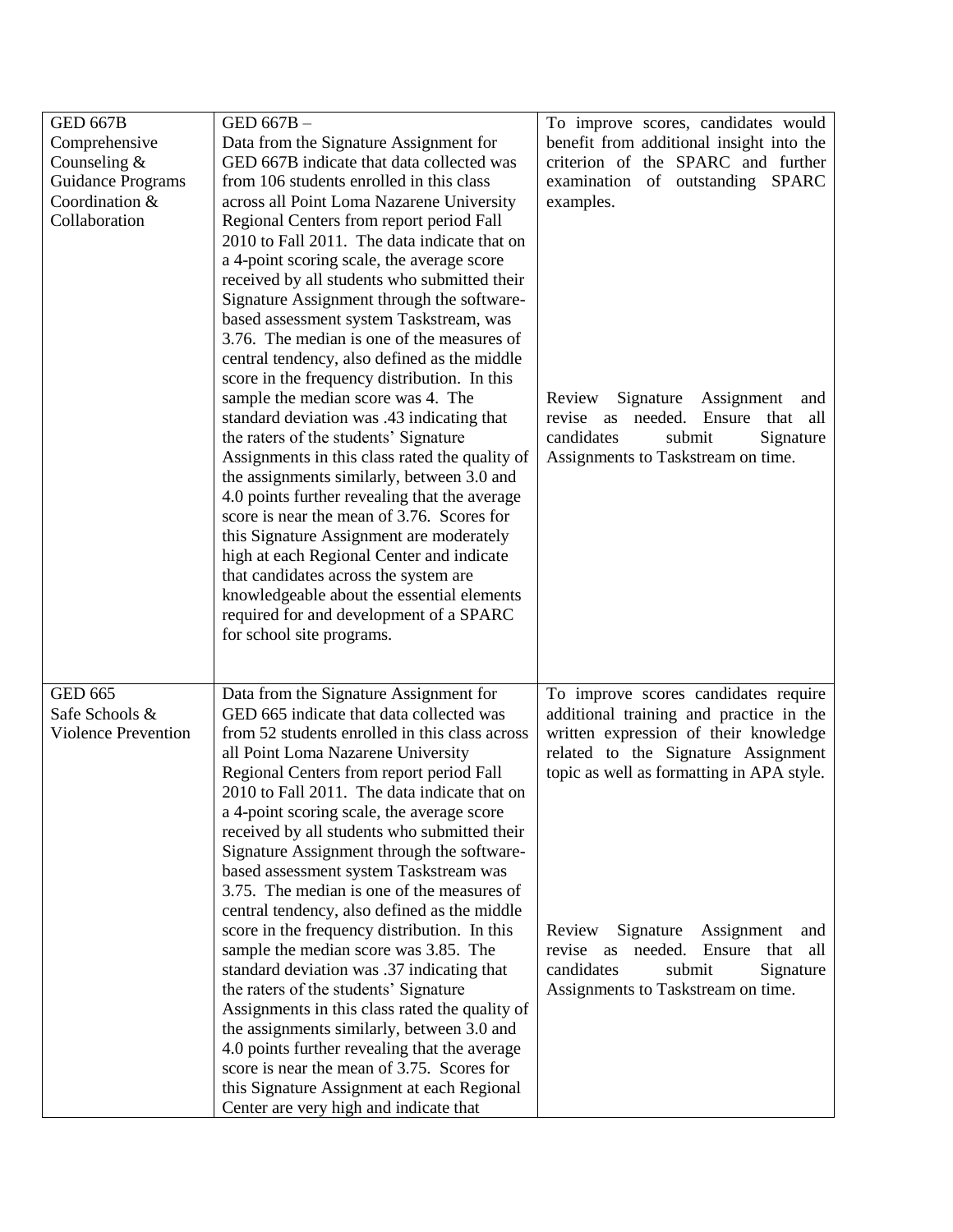|                                                                                           | candidates across the system are<br>successfully able to demonstrate their<br>understanding of issues related to at-risk<br>children and violence prevention.                                                                                                                                                                                                                                                                                                                                                                                                                                                                                                                                                                                                                                                                                                                                                                                                                                                                                                                                                                                                                                                                                                 |                                                                                                                                                                                                                                                                                                                                                                     |
|-------------------------------------------------------------------------------------------|---------------------------------------------------------------------------------------------------------------------------------------------------------------------------------------------------------------------------------------------------------------------------------------------------------------------------------------------------------------------------------------------------------------------------------------------------------------------------------------------------------------------------------------------------------------------------------------------------------------------------------------------------------------------------------------------------------------------------------------------------------------------------------------------------------------------------------------------------------------------------------------------------------------------------------------------------------------------------------------------------------------------------------------------------------------------------------------------------------------------------------------------------------------------------------------------------------------------------------------------------------------|---------------------------------------------------------------------------------------------------------------------------------------------------------------------------------------------------------------------------------------------------------------------------------------------------------------------------------------------------------------------|
| <b>GED 677</b><br><b>Teaching Strategies</b><br>for Special<br>Populations                | Data from the Signature Assignment for<br>GED 677 indicate that data collected was<br>from 40 students enrolled in this class across<br>all Point Loma Nazarene University<br>Regional Centers from report period Fall<br>2010 to Fall 2011. The data indicate that on<br>a 4-point scoring scale, the average score<br>received by all students who submitted their<br>Signature Assignment through the software-<br>based assessment system Taskstream, was<br>3.81. The median is one of the measures of<br>central tendency, also defined as the middle<br>score in the frequency distribution. In this<br>sample the median score was 4. The<br>standard deviation was .37 indicating that<br>the raters of the students' Signature<br>Assignments in this class rated the quality of<br>the assignments similarly, between 3.0 and<br>4.0 points further revealing that the average<br>score is near the mean of 3.81. Scores on<br>this Signature Assignment are quite high<br>and indicate that candidates are able to<br>demonstrate an understanding of the needs<br>of k-12 students with learning differences as<br>well as cite the ways in which they would<br>collaborate with key educators at a school<br>site for the benefit of the child. | To improve scores candidates should<br>continue to familiarize themselves with<br>the criterion on the scoring rubric<br>associated<br>with<br>this<br>Signature<br>Assignment.<br>Review<br>Signature<br>Assignment<br>and<br>needed.<br>Ensure<br>all<br>revise as<br>that<br>candidates<br>submit<br>Signature<br>Assignments to Taskstream on time.             |
| <b>GED 687</b><br>Research, Field<br>Studies & Practicum<br>in Counseling and<br>Guidance | Data from the Signature Assignment for<br>GED 687 indicate that data collected was<br>from 11 students enrolled in this class across<br>all Point Loma Nazarene University<br>Regional Centers from report period Fall<br>2010 to Fall 2011. The data indicate that on<br>a 16-point scoring scale, the average score<br>received by all students who submitted their<br>Signature Assignment through the software-<br>based assessment system Taskstream, was<br>14.91. The median is one of the measures of<br>central tendency, also defined as the middle<br>score in the frequency distribution. In this<br>sample the median score was 16. The<br>standard deviation was 1.45 indicating that                                                                                                                                                                                                                                                                                                                                                                                                                                                                                                                                                           | To improve scores candidates would<br>benefit from reviewing case studies<br>prior to their fieldwork experience.<br>To compare a cross section of data from<br>the three different centers, the Mission<br>Valley Center will need to begin<br>collecting data from this Signature<br>Assignment in order for it to be<br>aggregated in the next reporting period. |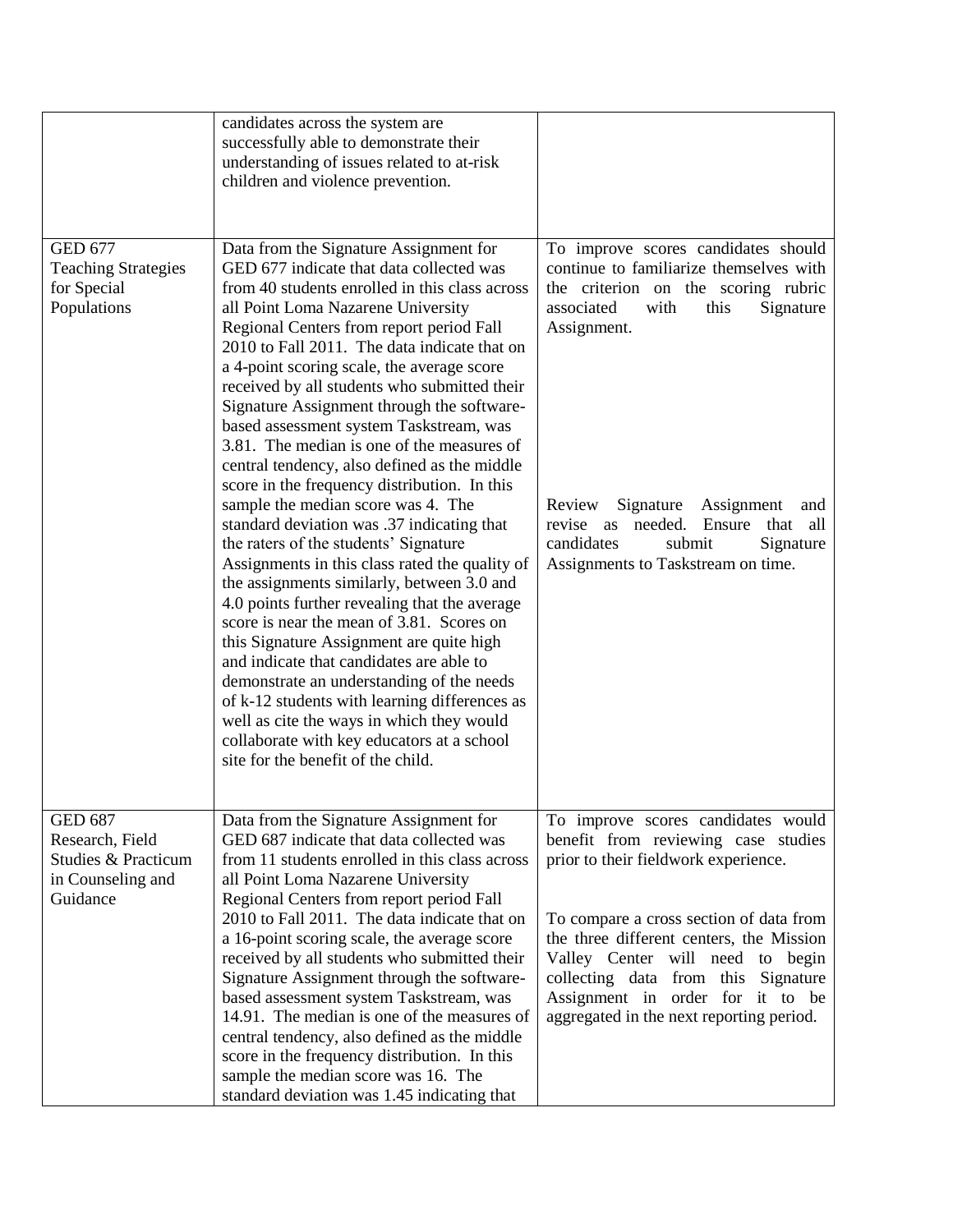| the raters of the students' Signature          |                                            |  |  |
|------------------------------------------------|--------------------------------------------|--|--|
| Assignments in this class rated the quality of |                                            |  |  |
| the assignments widely discrepant, between     | Assignment<br>Signature<br>Review<br>and   |  |  |
| 3.0 and 4.0 points further revealing that the  | needed. Ensure<br>revise<br>that all<br>as |  |  |
| average score is near the mean of 14.91.       | candidates<br>submit<br>Signature          |  |  |
| Data from the Mission Valley Regional          | Assignments to Taskstream on time.         |  |  |
| Center has not been aggregated for this        |                                            |  |  |
| reporting period. Scores from the Arcadia      |                                            |  |  |
| and Bakersfield Regional Centers indicate      |                                            |  |  |
| that candidates are able to apply their        |                                            |  |  |
| knowledge of the academic, career, and         |                                            |  |  |
| personal/social development needs of           |                                            |  |  |
| students as reflected in their case study      |                                            |  |  |
| project.                                       |                                            |  |  |
|                                                |                                            |  |  |
|                                                |                                            |  |  |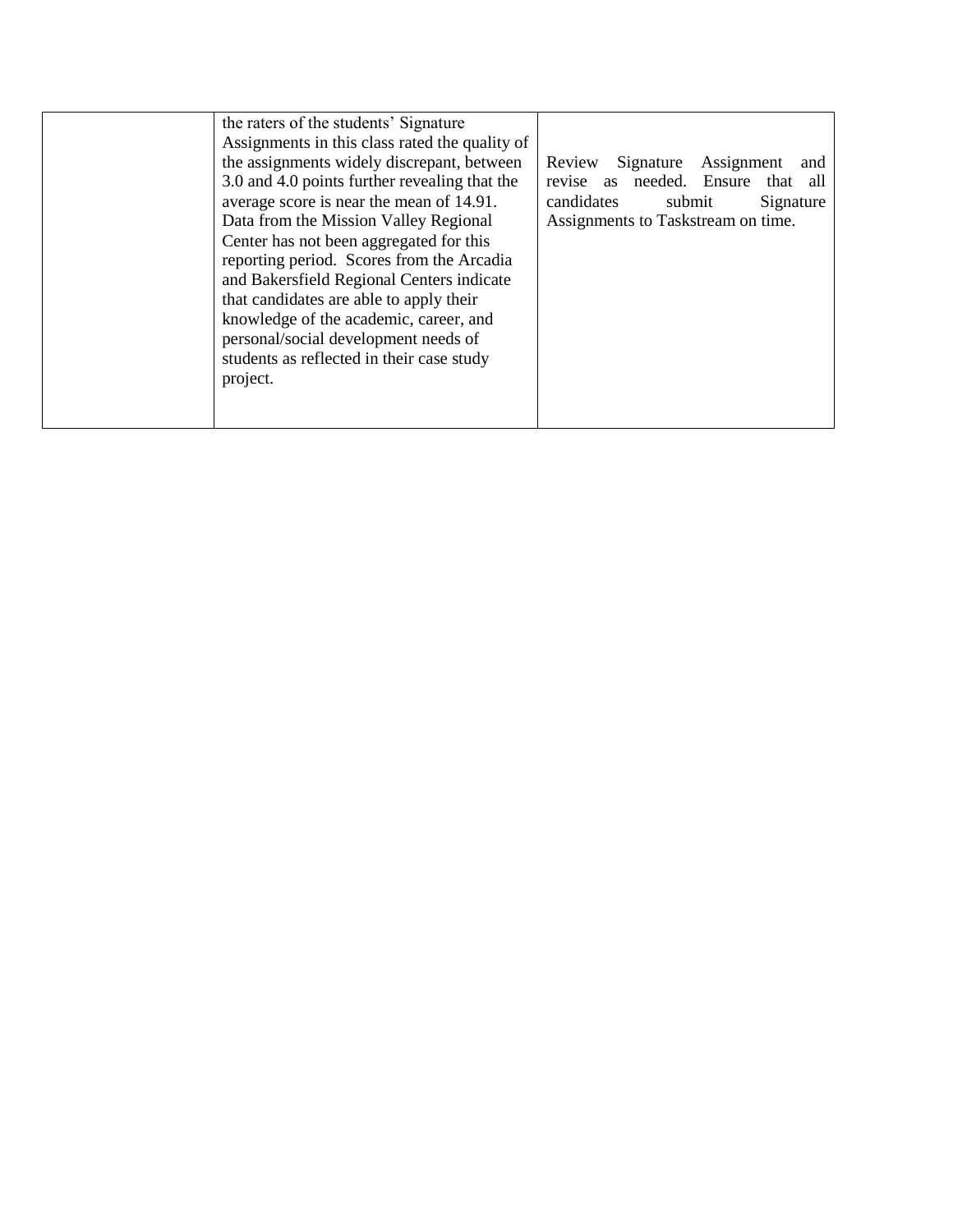## **Use of Results Master of Arts in Education: Concentration in Counseling Pupil Personnel Services Credential**

## **Use of Assessment Results to Improve Candidate and Program Performance**

| Data Source                           | Plan of Action or Proposed Changes Made                                                                                                                                                                                                                                                                                                                                                                                                                                                                                                                                                                                                                                                                                                                                                                                                                                          | Applicable Program or<br>Common Standard(s)                                                                                                                                                                                                                                                                                                                                                                                                                                                                                                                                                                                                                                                                                                                                                                      |
|---------------------------------------|----------------------------------------------------------------------------------------------------------------------------------------------------------------------------------------------------------------------------------------------------------------------------------------------------------------------------------------------------------------------------------------------------------------------------------------------------------------------------------------------------------------------------------------------------------------------------------------------------------------------------------------------------------------------------------------------------------------------------------------------------------------------------------------------------------------------------------------------------------------------------------|------------------------------------------------------------------------------------------------------------------------------------------------------------------------------------------------------------------------------------------------------------------------------------------------------------------------------------------------------------------------------------------------------------------------------------------------------------------------------------------------------------------------------------------------------------------------------------------------------------------------------------------------------------------------------------------------------------------------------------------------------------------------------------------------------------------|
| Assessment and<br>Program Consistency | The Program Director for PPS<br>a.<br>will meet regularly with course<br>instructors to review the data<br>from the signature assignments<br>as well as to ensure inter-rater<br>reliability of assessments<br>through consistent<br>administration of the<br>assignments and application of<br>the rubrics.<br>Monthly meetings of all<br>b.<br>Program Directors to review and<br>ensure program consistency<br>throughout the Centers<br>All candidate admissions to exit<br>C <sub>1</sub><br>data will be collected in<br>Taskstream. The transition point<br>system was set up in spring of<br>2011. Program Directors will<br>need to monitor each candidate's<br>progress through the program by<br>indicating if they have MET or<br>NOT MET criteria for each<br>phase.<br>Actively recruit adjunct faculty<br>d.<br>who hold terminal degrees and<br>PPS credentials. | Common Standard 1: The<br>education unit implements<br>and monitors a credential<br>recommendation process<br>that ensures that<br>candidates recommended<br>for a credential have met<br>all requirements.<br>Common Standard 2:<br>The education <i>unit</i><br>implements an assessment<br>and evaluation system for<br>ongoing program and unit<br>evaluation and<br>improvement.<br>Common Standard 5:<br>Multiple measures are<br>used in an admission<br>process that encourages<br>and supports applicants<br>from diverse populations.<br>Common Standard 6:<br>Qualified members of the<br>unit are assigned and<br>available to advise<br>applicants and candidates<br>about their academic,<br>professional and personal<br>development and to assist<br>each candidate's<br>professional placement. |
| 2.<br>Taskstream<br>Signature         | Additional Taskstream training<br>a.<br>or adjunct faculty to ensure                                                                                                                                                                                                                                                                                                                                                                                                                                                                                                                                                                                                                                                                                                                                                                                                             | Common Standard 1: The<br>vision provides direction                                                                                                                                                                                                                                                                                                                                                                                                                                                                                                                                                                                                                                                                                                                                                              |
| Assignments                           | successful submission and<br>evaluation of signature<br>assignments                                                                                                                                                                                                                                                                                                                                                                                                                                                                                                                                                                                                                                                                                                                                                                                                              | for programs, courses,<br>teaching, candidate<br>performance and                                                                                                                                                                                                                                                                                                                                                                                                                                                                                                                                                                                                                                                                                                                                                 |
|                                       | The process for assessing the<br>b.                                                                                                                                                                                                                                                                                                                                                                                                                                                                                                                                                                                                                                                                                                                                                                                                                                              | experiences, scholarship,                                                                                                                                                                                                                                                                                                                                                                                                                                                                                                                                                                                                                                                                                                                                                                                        |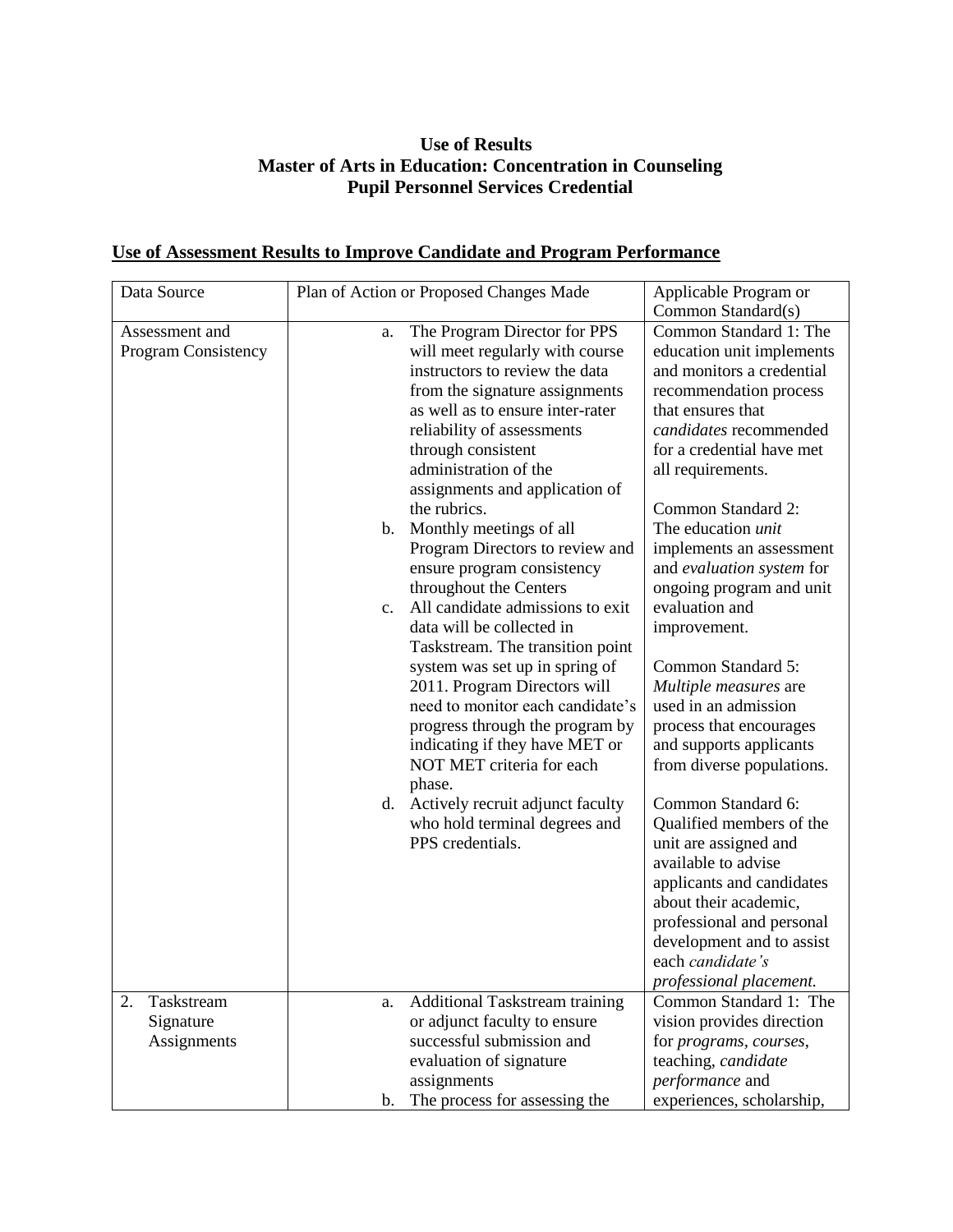|                               |    | Dispositions of Noble Character   | service, collaboration, and     |
|-------------------------------|----|-----------------------------------|---------------------------------|
|                               |    | is in Taskstream and will be      | <i>unit</i> accountability.     |
|                               |    | used to provide candidates with   |                                 |
|                               |    | reflection and growth             |                                 |
|                               |    | opportunities throughout the      | Common Standard 2:              |
|                               |    | PPS program.                      | The system collects,            |
|                               | c. | Site Supervisor Evaluation will   | analyzes, and utilizes data     |
|                               |    | be available on Taskstream to     | on candidate and <i>program</i> |
|                               |    | collect and analyze data more     | completer performance           |
|                               |    | efficiently.                      | and <i>unit</i> operations.     |
|                               | d. | Site Supervisors will complete    |                                 |
|                               |    | the Dispositions of Noble         |                                 |
|                               |    | <b>Character Assessment on</b>    |                                 |
|                               |    |                                   |                                 |
|                               |    | Taskstream along with the Site    |                                 |
|                               |    | Supervisor evaluation.            |                                 |
|                               | e. | Ensure that all candidates submit |                                 |
|                               |    | Dispositions of Noble Character   |                                 |
|                               |    | on Taskstream. In addition,       |                                 |
|                               |    | Candidates will complete the      |                                 |
|                               |    | School Counselor Growth Chart     |                                 |
|                               |    | on Taskstream.                    |                                 |
|                               | f. | The Program Directors and         |                                 |
|                               |    | adjunct faculty need to           |                                 |
|                               |    | collaborate to revise all         |                                 |
|                               |    | signature assignments.            |                                 |
|                               | g. | The adjuncts and Program          |                                 |
|                               |    | Directors need to ensure that the |                                 |
|                               |    | Taskstream system is used to      |                                 |
|                               |    | assess and monitor Transition     |                                 |
|                               |    | points for candidates.            |                                 |
|                               | h. | A new process was developed       |                                 |
|                               |    | for candidates to complete the    |                                 |
|                               |    | exit survey at the time of their  |                                 |
|                               |    | final visit with the Program      |                                 |
|                               |    | Advisor and Credential Analyst.   |                                 |
|                               |    | Limited data was collected.       |                                 |
| 3.<br><b>Disposition Data</b> | a. | More data will need to be         | Common Standard 1: The          |
|                               |    | collected from the Disposition    | education unit implements       |
|                               |    | process which was implemented     | and monitors a credential       |
|                               |    | in fall of 2010.                  | recommendation process          |
|                               | b. | The Transition Points which       | that ensures that               |
|                               |    | include the Disposition           | candidates recommended          |
|                               |    | evaluation process and will need  | for a credential have met       |
|                               |    | to be monitored by the PPS        | all requirements.               |
|                               |    | Program Director once             |                                 |
|                               |    | candidates have completed a full  | Common Standard 5:              |
|                               |    | cycle. An indication of "MET"     | Multiple measures are           |
|                               |    | or "NOT MET" will be used         | used in an admission            |
|                               |    | once candidates have completed    | process that encourages         |
|                               |    | each phase.                       | and supports applicants         |
|                               | c. | More data will need to be         | from diverse populations.       |